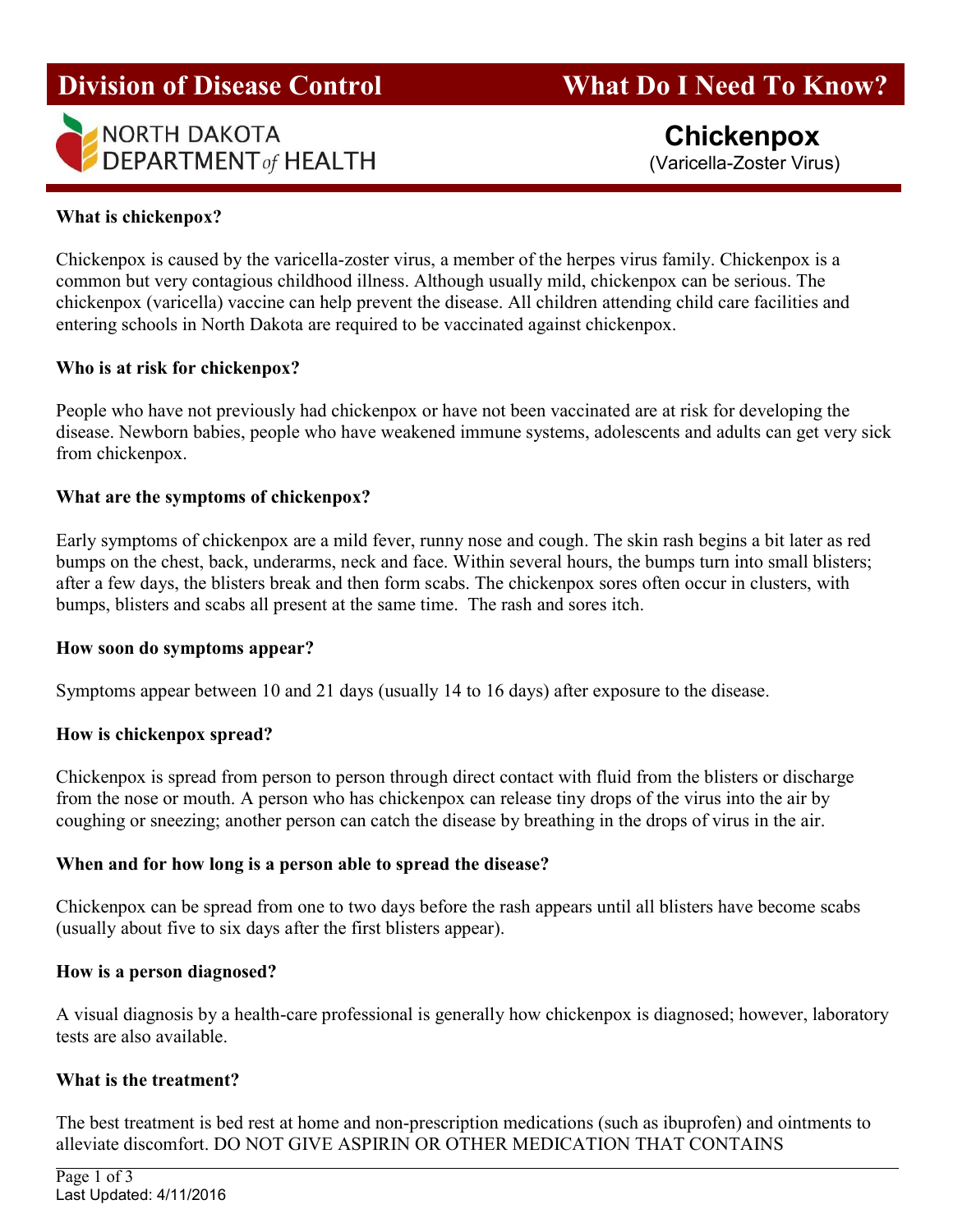SALICYLATE TO ANYONE YOUNGER THAN 18. When children take aspirin for viral illnesses like chickenpox, they are at risk of developing Reye syndrome, a serious condition that can cause death.

# Does past infection make a person immune?

Chickenpox generally results in lifelong immunity. However, this infection may remain hidden and reoccur years later as herpes zoster (shingles) in some older adults and sometimes in children.

## Should children or others be excluded from child care, school, work or other activities if they have chickenpox?

Yes. The best way to prevent spreading chickenpox to others is for children and adults who have the disease to stay home. Children who have chickenpox should be excluded from activities, including attending school or child care, until all the blisters have dried into scabs and no new blisters have started for 24 hours; or in immunized children without scabs, until the blisters are resolving. This usually takes five to six days after the rash begins.

Children who were exposed to chickenpox but don't show any symptoms of the disease do not need to stay home unless they develop chickenpox.

# What can be done to prevent the spread of chickenpox?

The North Dakota Department of Health recommends the following:

- 1. All children between 12 and 18 months of age should be vaccinated with one dose of chickenpox (varicella) vaccine. A second dose is recommended at 4 to 6 years of age. A combination vaccine is also available (MMRV) that protects against measles, mumps, rubella and varicella. Anyone, including adolescents and adults, who have not been vaccinated and who have not had the disease need two doses of varicella vaccine.
- 2. During chickenpox outbreaks, people who have received only one dose of chickenpox vaccine should be given a second dose. The second dose should be given at least one month after the first dose for children older than 13. In children ages 12 months to 12 years, the second dose should be given at least three months after the first.
- 3. If you think your child has chickenpox, call your health-care provider. Do not go to the health care provider's office without calling first.
- 4. Practice good hand washing after being in contact with secretions from the nose or mouth or the blister fluid of someone who has chickenpox. Good hand washing is the best way to prevent the spread of chickenpox and other infectious diseases.
- 5. Unvaccinated people who have not had chickenpox should call their health-care provider immediately if they are exposed to someone who has chickenpox. Receiving the vaccine within three to five days after exposure may prevent the disease.
- 6. Pregnant women or people who have weakened immune systems who are exposed to someone with chickenpox, and who have not been vaccinated or have not previously had chickenpox, should contact a health-care provider immediately for possible preventative treatment.

# Additional Information:

Additional information is available at www.ndhealth.gov/disease or by calling the North Dakota Department of Health at 800.472.2180.